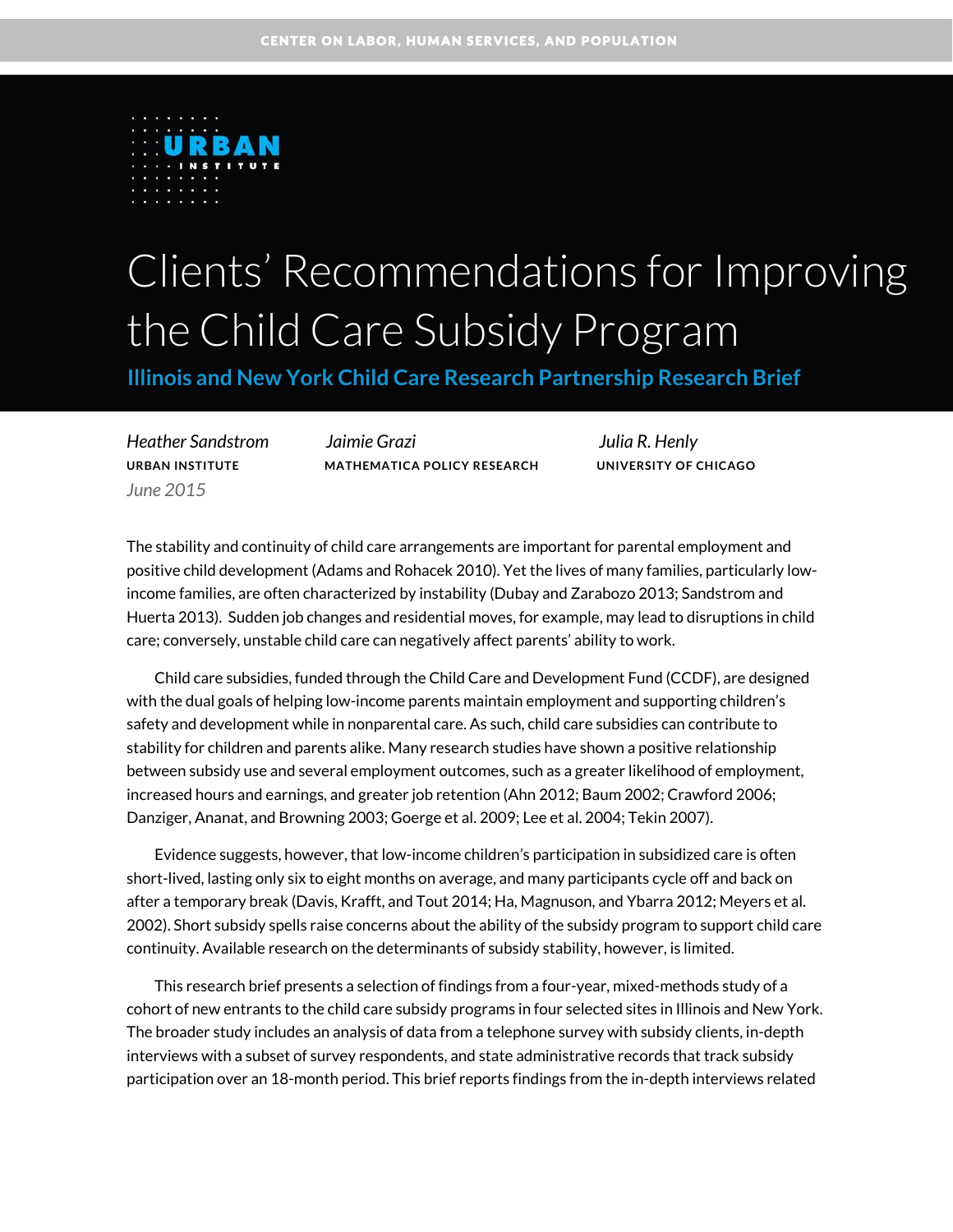to the following questions: What do clients recommend to improve the subsidy program to better support families? Are there subsidy program characteristics and job characteristics that parents perceive as hindering subsidy stability and child care continuity? We conclude with a discussion of how these findings align with subsidy policies in the Child Care and Development Block Grant (CCDBG) Act of 2014.

# Methods

### **Study Sites**

The target areas of investigation include Westchester and Nassau Counties in New York State and two regions in Illinois: Cook County, which includes the city of Chicago, and a seven-county area in the southwestern portion of Illinois. These four sites were selected for investigation because of their diverse demographic and geographic characteristics and because of unique administrative aspects of the subsidy program in each state. In New York, CCDF-funded child care assistance is administered at the local level by social service departments (local governmental agencies); these agencies have discretion in setting eligibility standards policies, parent co-payment policies, and other policies. In Illinois, subsidy policy parameters are determined by the state, but the child care assistance program is administered at the local level by child care resource and referral agencies (local community-based organizations) that receive state contracts for their services to cover a particular geographic area, called a Service Delivery Area. Compared to New York counties, Service Delivery Areas have much less discretion in setting administrative policies.

### **Sample**

The qualitative study sample this research brief focuses on includes 85 child care subsidy recipients (46 in Illinois and 39 in New York) purposively sampled from the telephone survey conducted as part of the larger research effort (N=612). We targeted specific subgroups of subsidy users whose circumstances presented unique obstacles to achieving stability. Specifically, interview participants reflected diversity across four key variables: work schedules, number of jobs since entry into the subsidy program, immigration status, and number of subsidized children at the start of the subsidy. In the New York sample, we also included a mix of subsidy case types, including Temporary Assistance for Needy Families (TANF) child care cases, low-income cases (those in which the recipient earns under 200 percent of the federal poverty level), and Title XX cases (those in which the recipient earns under 225 percent of the federal poverty level). At the time of recruitment into the qualitative interview, an average of 17 months had passed since the families had entered the subsidy program. We took advantage of that window in selecting our sample and included participants who had accrued diverse subsidy trajectories during the intervening months (i.e., participants with stable participation since program entry, participants who experienced a break in subsidy receipt, and participants who no longer received a subsidy at the time of the survey).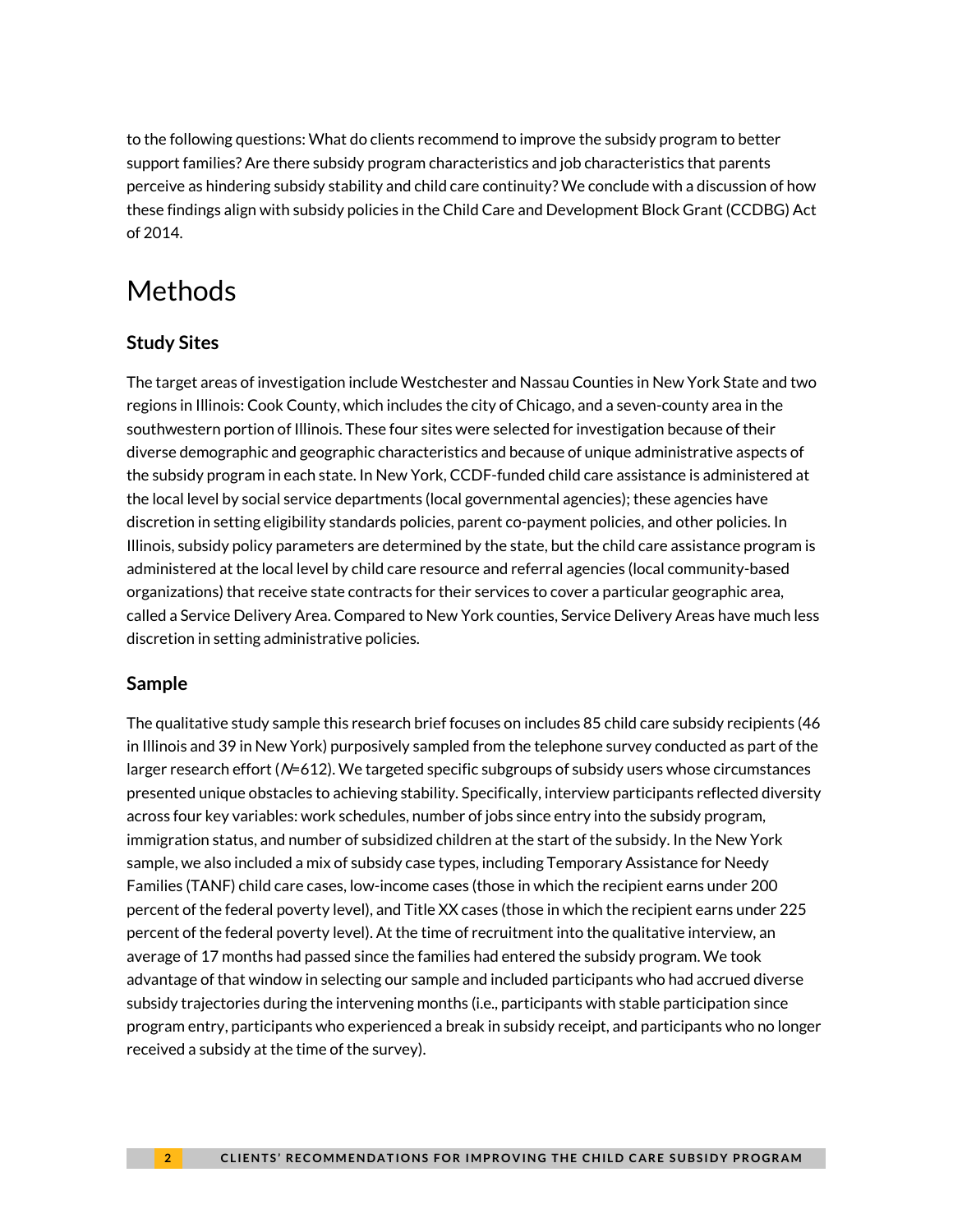### **Procedures**

We conducted a 90-minute in-person interview in English and Spanish with each participant. Trained qualitative researchers followed a semistructured interview guide and probed the following topics: employment history since the start of the subsidy, child care history for all children since the start of the subsidy, reasons for change in jobs and child care arrangements, child care decisionmaking, work-care fit, experiences with subsidy application and recertification, and reasons for leaving the subsidy program (if applicable). All interviews were audio recorded, fully transcribed, and analyzed to identify common themes.

# Findings

The assistance families received from the subsidy program provided them the opportunity to seek care arrangements that they would not otherwise be able to afford and secure employment and training outside the home. But many participants reported facing challenges with the subsidy system that caused instability in their receipt of assistance and disruption in their care arrangements. They offered recommendations for program improvements related to four areas: more flexible program eligibility requirements, more efficient processing, better communication and family friendliness of services, and an improved interface with providers.

### **More Flexible Program Eligibility Requirements**

Participants recommended several changes to eligibility requirements, particularly regarding income eligibility criteria, restrictions on school as an approved activity, and employment verification procedures.

#### **RAISE INCOME LIMITS AND CONSIDER HOUSEHOLD EXPENSES FOR SUBSIDY ELIGIBILITY**

Some participants recommended higher income limits and the consideration of expenses in the calculation of program eligibility. The limits in place were considered low given the high cost of living and cost of child care in some of the study sites. Participants specifically recommended that eligibility determination and co-payment calculations also account for household expenses such as rent and utilities rather than income alone. Some participants worried that they would earn too much to qualify if they worked additional hours. Others reported having forgone promotions to maintain subsidy eligibility. Participants also recommended graduated phase-out periods that would allow clients to slowly earn their way off the program rather than face a blunt income threshold. One mother had recently lost her subsidy because she received a one dollar raise at work that placed her family above the income limit, yet she still had difficulty affording child care.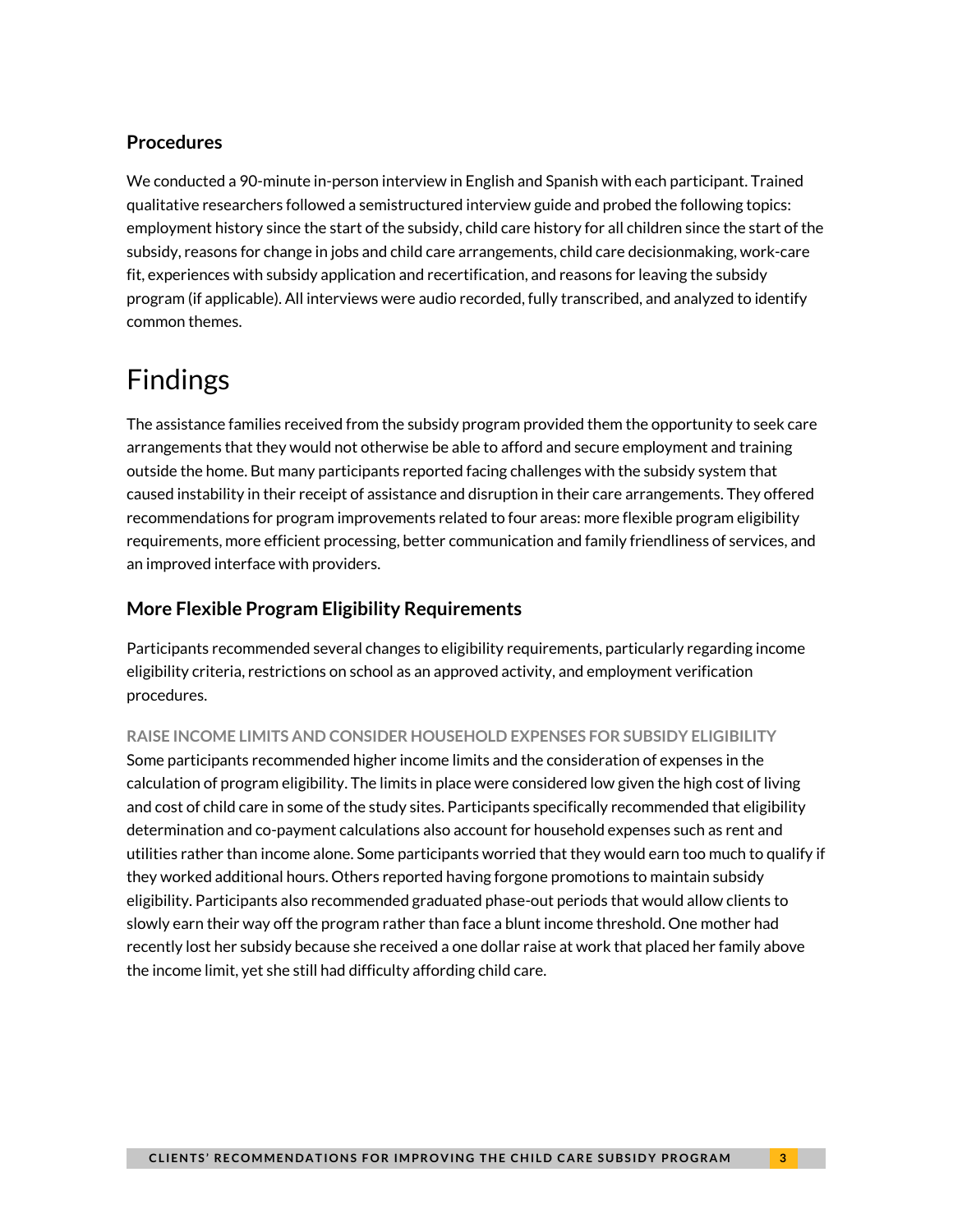*I can't make any moves in my life. I mean, I could, but it probably wouldn't be smart…. Like I would probably like to apply for some different positions in my office, but, you know, right now, I couldn't afford to… I couldn't afford to pay \$600 a month [for child care] and pay \$600 rent… So like it kind of discourages you in a way from moving forward in your life.* 

#### **EXPAND DEFINITION OF APPROVED ACTIVITIES**

**Job search and temporary leave.** Participants recommended grace periods or continued assistance during short-term unemployment spells as they searched for a new job. They argued parents need child care when looking for a new job or transitioning between jobs, and stopping the subsidy after a job loss made it more difficult for them to find a job and simultaneously disrupted their children's care.

Participants further suggested that the subsidy program should offer continued assistance during periods of maternity leave to maintain continuous child care for older siblings. They were particularly worried about the effect a child care disruption would have on their older children. Working mothers who had lost their subsidy during a maternity leave pointed out that they had been technically employed during this period and believed they therefore should have been eligible for child care assistance throughout their temporary leave from work.

Several participants noted that the strict program requirements compromised care continuity and were ultimately not in their children's best interest. When mothers lost their subsidies, they reported worrying about their children's development. The availability of child care assistance to support care during working hours was viewed by parents as essential, but parents also reported wishing administrators would do more to promote continuity for the children's sake.

*[Policymakers should] see it more like [a program] for the kids to go to school and learn than of what the parents make or who's working or who's not working…Because they're like "Okay, you guys are not working. What are you doing all day that the baby has to be at school?" Well, she could be at school learning.*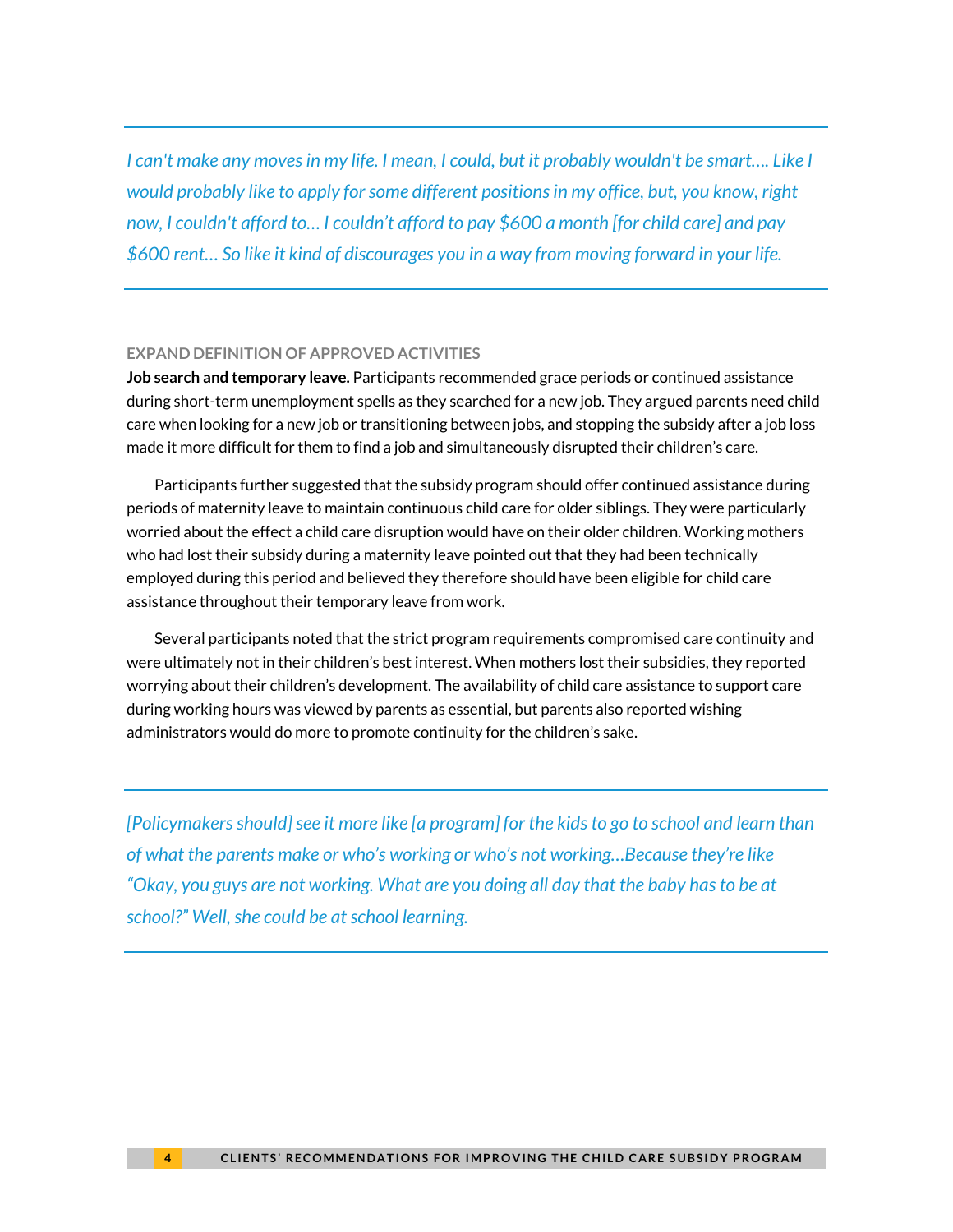**School.** In the two New York counties, where parental educational activities rarely qualified for subsidy coverage, many participants recommended authorizing the subsidy for parental time in school and not solely work hours. Participants felt that without additional education, they could not obtain better employment and advance economically. Illinois's subsidy program allows enrollment in a two- or fouryear college as an approved activity, but does not approve coverage for online courses. Participants in both states recommended expanding subsidy coverage to both online and classroom courses. Although most states approve some form of postsecondary education, variations in funding levels and eligibility rules lead to significant differences across states in the proportion of the CCDF caseload in education and training, from less than 5 percent in eight states to over 25 percent in three states (Adams, Spaulding, and Heller 2015).

*The only thing I don't like about the child care system is I want to go to college, and they will not provide child care for you to go to school, which I think is very ridiculous... I mean even if they would restrict you, and have you… maintain whatever average or whatever the case may be, maybe attendance.… That would be the most helpful thing. Because, I don't understand how the government wants people off the system, but then don't help them get off the system. How are they going to get off? It makes no sense.* 

**Nonwork hours.** Several participants with nonstandard work schedules wished that they could use the child care subsidy to cover some child care hours when they are not at work. When applying for a subsidy, applicants in most states are required to submit their work schedule and provide employer verification of their work hours. Parent interviews reveal several challenges to meeting eligibility rules that require a strict match between work and child care hours. Some participants described that their providers were flexible regarding when children could attend, but others reported using providers who would only provide care outside approved hours at the nonsubsidized child care rate. In lieu of the oneto-one matching of child care and work hours, participants suggested allowing parents to use care up to a certain number of approved hours per week or month whether or not the care schedule precisely matched a parent's work schedule.

#### **OFFER ALTERNATIVE EMPLOYMENT VERIFICATION METHODS**

Especially for jobs with fluctuating work hours and irregular payment forms (e.g., cash payment), subsidy clients can be required to obtain employment verification from their employers. Several participants mentioned not wanting to "burden" their work supervisors with employment verification paperwork. In some cases, participants reported employers were hard to track down and that waiting for their signature delayed the submission of required documents. In other cases, participants reported employers being bothered by the verification process. One Spanish-speaking mother described how her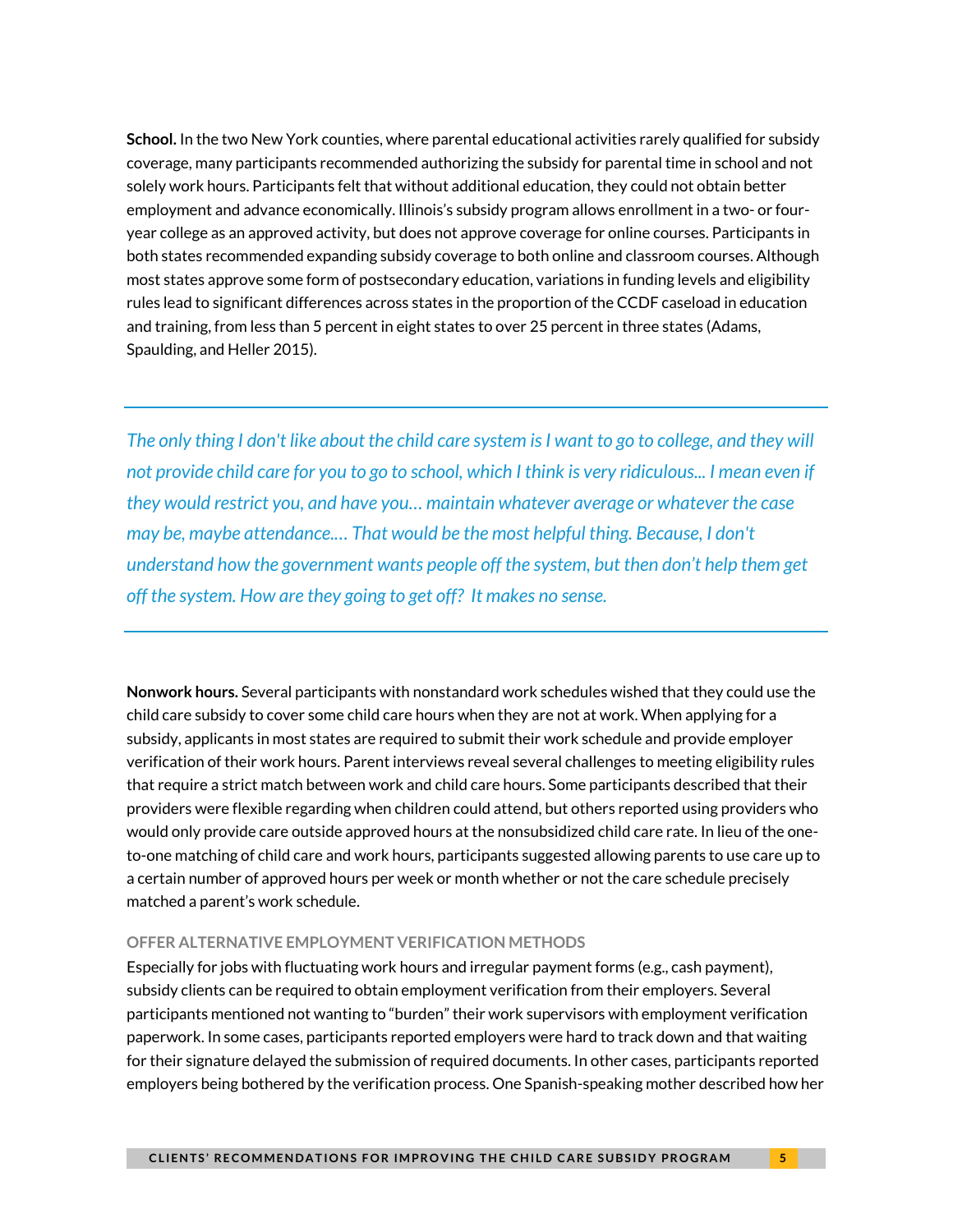employer was upset when a caseworker showed up unannounced to her house, where the mother worked, to verify that the mother was actually working there.

#### **More Efficient Processing and Family Friendliness of Services**

Many participants expressed concerns about the inefficiency of subsidy program administration and how inefficiencies created challenges for employment and child care. Some noted that their experiences with local subsidy offices were often frustrating and unpleasant. They offered several recommendations to improve the family friendliness of services to better meet their needs.

#### **SHORTEN WAIT TIMES FOR SUBSIDY APPROVAL**

According to participants' reports, perhaps the most challenging part of applying for a subsidy was waiting for approval. About one-third of participants reported waiting less than one month to receive approval, one-half waited one to two months for approval, and about one-eighth waited three or more months (maximum of six); a few could not recall. In most cases, the application process itself was delayed or prolonged. In several cases, applications had been approved but notification of approval was delayed, which delayed participants from initiating care.

In general, participants blamed large caseload sizes for most administrative delays. They reported that subsidy offices were understaffed and had too many cases to process, affecting timeliness. Participants who waited for approval for three or more months noted several difficulties during the application process. They had their paperwork returned because of missing information, experienced confusion about required documents, and had trouble getting in touch with caseworkers. As they awaited notification of approval, they felt their child care arrangements and job security were in jeopardy.

*By the time you get approved, you're already supposed to be working for your job. So, now you don't have money to pay for day care, your child's supposed to be in day care, because you're supposed to be working, and these forms are still being processed.* 

#### **REDUCE PAPERWORK BURDEN**

In addition to faster processing times, participants desired less paperwork burden. In particular, they recommended less frequent recertification periods (i.e., longer eligibility periods), especially in Illinois where the standard eligibility period is only six months compared with 12 months in New York. However, New York TANF clients also had a six-month eligibility period, and in Nassau County, clients had to complete a six-month "mini-recertification" to verify employment. The system was reportedly burdensome for clients and sometimes for employers and child care providers. Some participants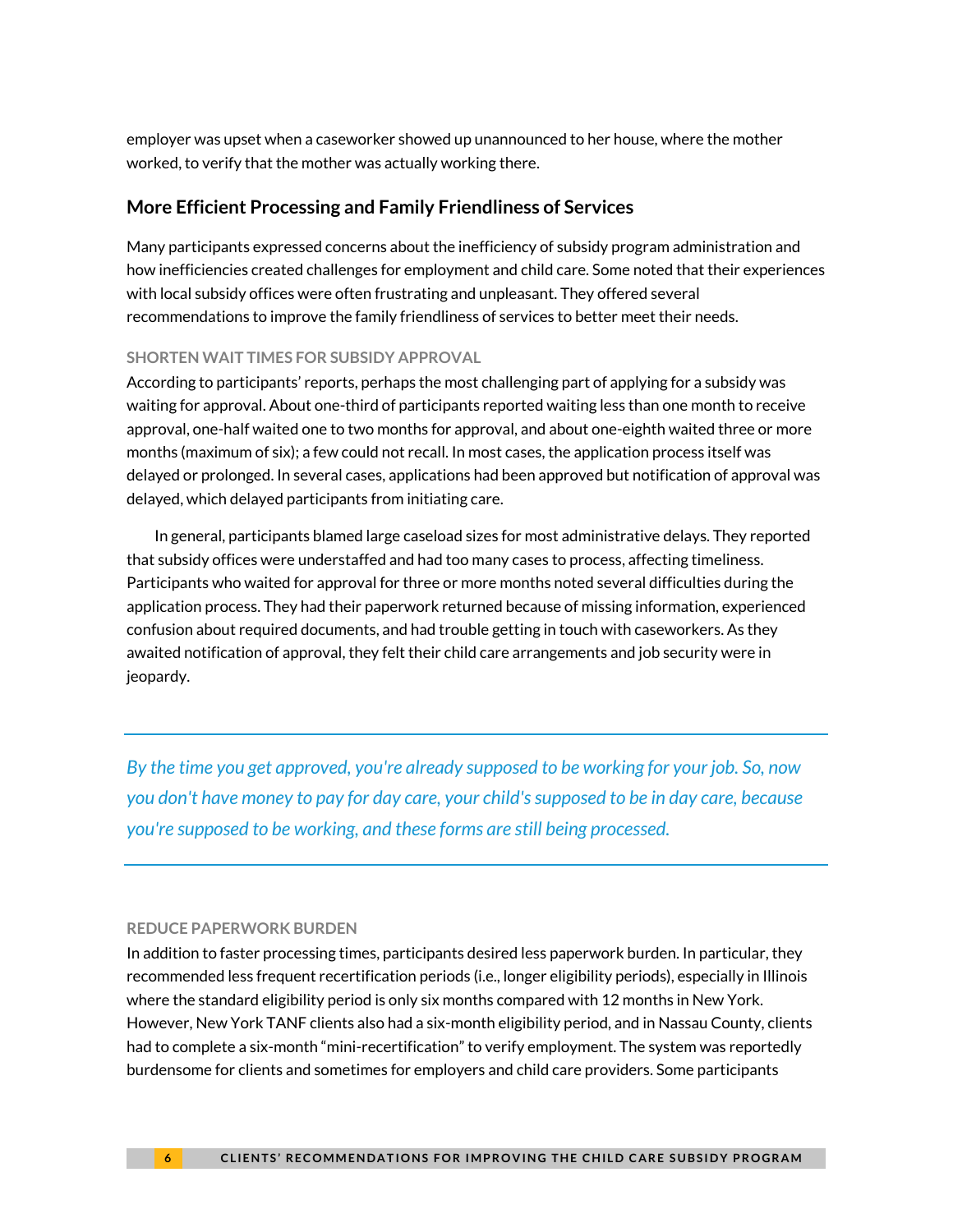reported that by the time they were approved for benefits, they soon had to start the recertification process and were in "a constant state of application." For many participants, the process seemed unnecessarily repetitive and inefficient, and this was especially true for clients with stable employment and family circumstances who were nevertheless required to collect and submit documentation regularly.

Participants felt the time given to recertify was too short. Notices were reportedly generated one month before the end of the eligibility window. By the time participants received the notification, they reported that it was common to have 10 days or less to mail back documentation to meet the deadline. Gathering all the documentation within such a short time frame, especially employment verification, could be difficult. Consequently, participants reported that cases could be temporarily suspended and subsidy payments withheld pending approval.

*[The process] is very long, because many times you make a mistake on a word or don't sign something, they return the paper…and sometimes you don't have time because you're going to work… I work Monday through Friday, and the offices [are open] the same [days]…you can't tell your job all the time, "I'm leaving for this."* 

#### **IMPROVE LINES OF COMMUNICATION AND ACCESS TO SUBSIDY OFFICE STAFF**

Participants described how subsidy office workers were hard to reach by phone. Although some participants, especially those with limited English proficiency, preferred face-to-face interactions, they reported that long wait times at local offices made the process unnecessarily challenging. Given large caseloads, subsidy program staff reportedly did not have time to meet individually with clients to assist them with paperwork. Yet many submitted documents were returned after being found incomplete. Office wait times reportedly varied from 10 to 30 minutes for a drop off and one hour to nearly a full day to wait to speak with someone. One out of five participants, including half of Spanish-speaking, limited English proficient participants, reported taking time off of work to visit the office to apply for the program, drop off paperwork (to ensure it was stamped as received), or resolve problems with their case. Only one participant stated she could sometimes recover some of those hours, but she reported taking unpaid leave most of the time, as did the others who were interviewed. Challenges with communication may well be the result of clients not following through with their end of the process as well as systemic problems with program administration.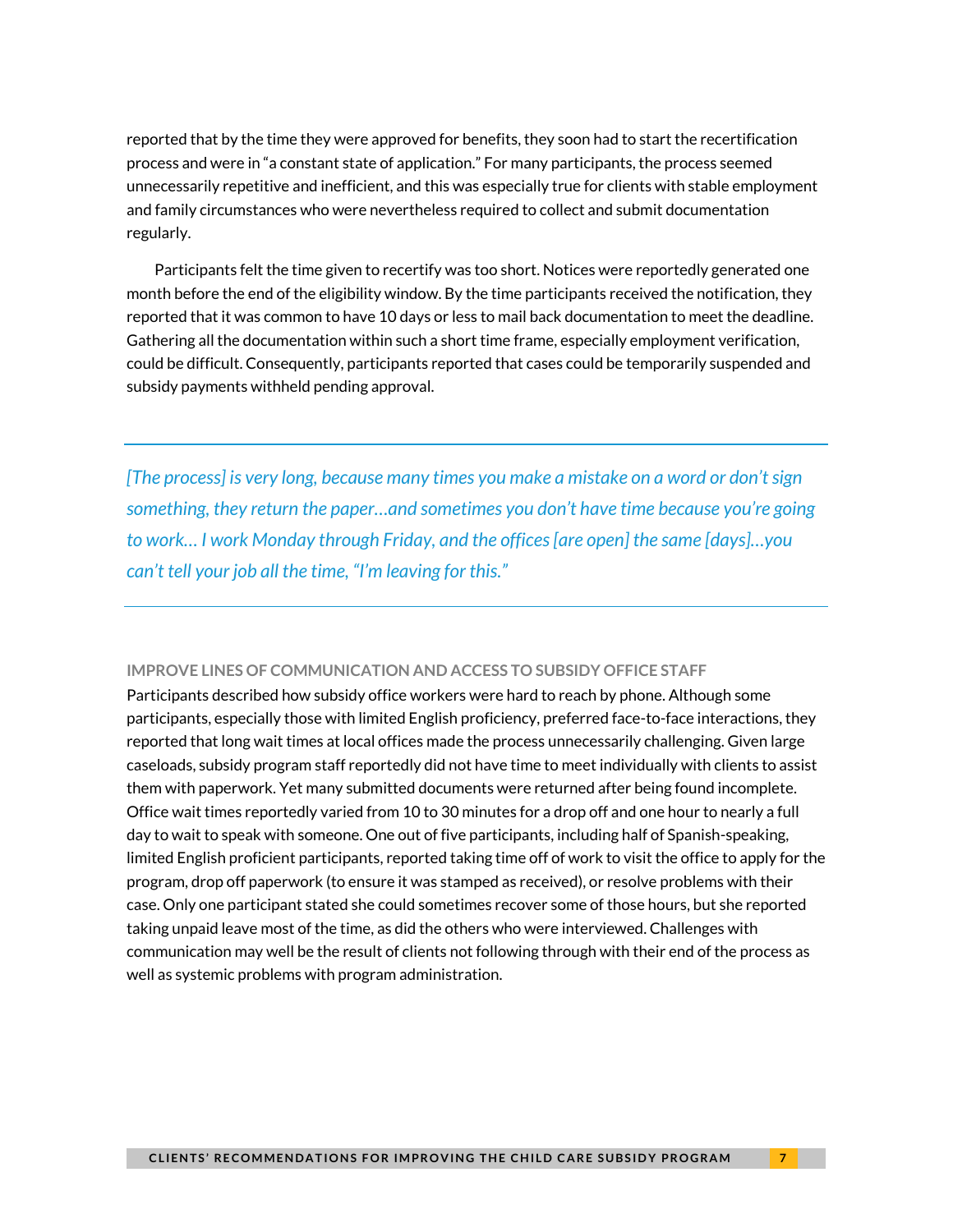*If you're there to fill out an application, as many people as they have working down there, somebody should be out there to help you fill out the application instead of having you sit there.… I think the program is excellent, but the process is…crazy.* 

Participants recommended hiring more subsidy office staff to reduce caseload sizes, including more Spanish-speaking staff, and providing them with professional training to improve the quality of interactions. Some felt subsidy program managers should better incentivize staff to be more diligent and supportive of clients. They also wanted more consistency in expectations across workers.

Several participants mentioned the importance of investing in a more efficient and user-friendly communication system and particularly emphasized the need for more transparency so they could be made aware of missing paperwork or other problems before running into payment difficulties or being cut from the program. Some suggested an automated online system; others suggested phone calls replace letters, which often arrive late or do not arrive at all.

#### **IMPROVE FAMILY FRIENDLINESS OF OFFICE ENVIRONMENT**

Most participants reported submitting paperwork by mail and communicating by telephone as needed, but as mentioned, some preferred going into the local office to ensure their paperwork was received and meet face-to-face with a caseworker to address their questions. When asked about their experiences in the local office, the majority of participants discussed how unpleasant it was. One mother from Illinois went with her children and waited two hours in a crowded space among many other clients and their children. "It was a zoo in there," she recalled. She commented that there were not enough staff to accommodate all the people applying.

*I went down [to the subsidy office] a few times… It's like taking off of work to get nowhere, so it's a waste…you sit down there for five hours, and then you get the same result, like, "Oh, well, we're still working on it" or "The case is still open or still pending." Like, you still get nowhere...Because sometimes it's just like simple stuff, like forgetting a piece of paper and having to come back the next day.*

In New York, where child care subsidies were administered through the local social services offices, a few participants commented on how the office setting was not appropriate for young children. One mother thought it was inappropriate to have child care services mixed with other social service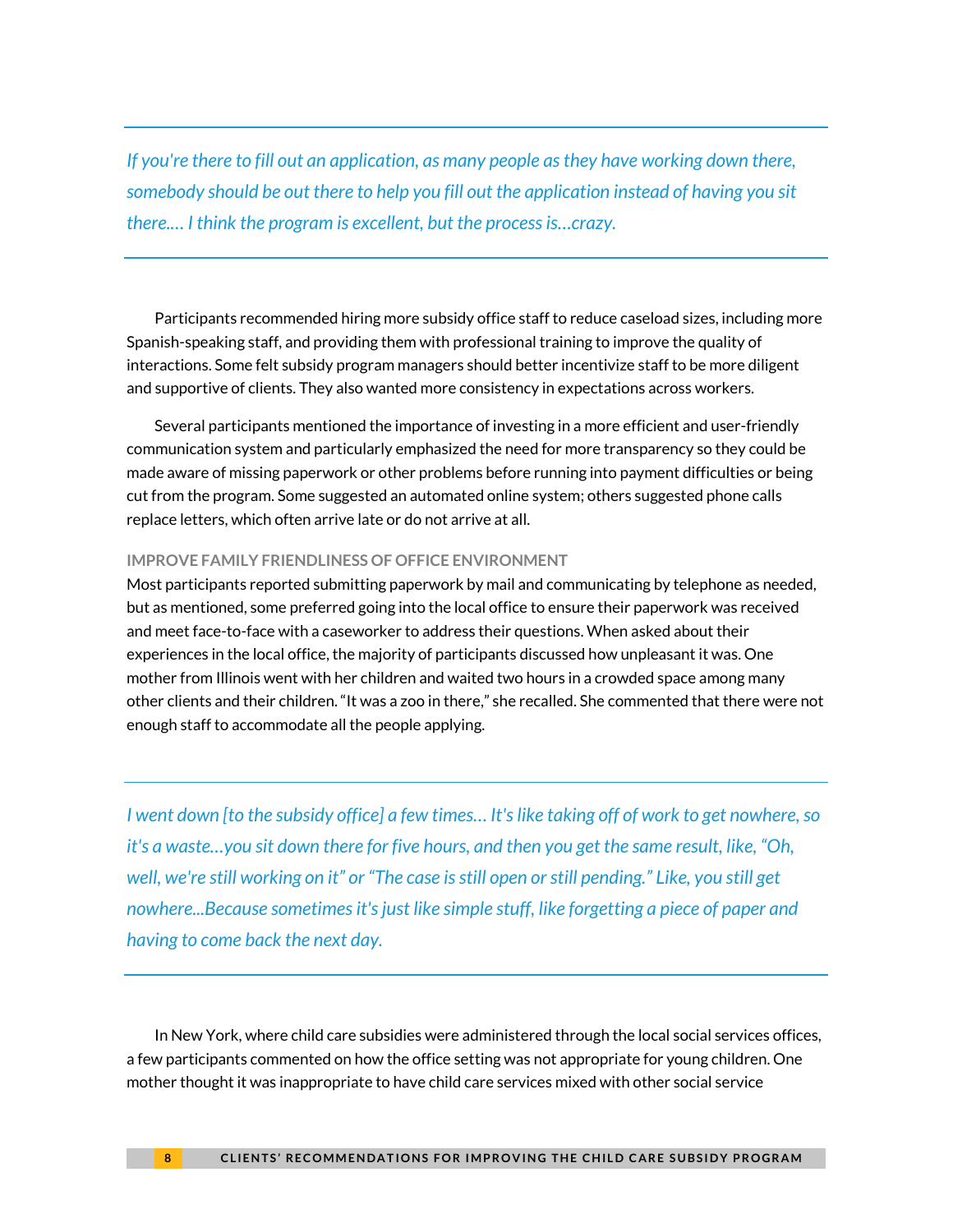programs used by heterogeneous populations, suggesting child care subsidies should perhaps be administered in a separate, more "family-friendly" office. Participants recommended improving the office environment to make it more comfortable and inviting to families with young children.

#### **MAKE ON-TIME PAYMENTS TO PROVIDERS**

Participants commonly reported problems with subsidy payments. They described how payments were frequently late as a matter of course and additional payment delays occurred when they made changes to their cases, such as provider changes, job changes, and residential moves. If clients did not provide sufficient advance notice of a change in provider, payments to the new provider could also be delayed because the new provider could not be paid until the change was approved.

According to participants, some providers were flexible and understanding but others required them to pay all or part of the care cost to maintain their slot. Whether or not providers allowed children to continue in care during a lag in payments, a few participants worried they would get stuck paying out of pocket and chose to stop using their providers until payment problems were resolved. Overall, participants recommended improving the timeliness of payments to providers and the timeliness of the approval process during transitions to avoid delays or cancellations of payments.

#### **Increase Quality and Supply of Providers**

Participants expressed concerns in some cases about their subsidized arrangements and offered some recommendations to improve the quality and accountability of child care providers and programs. These recommendations partly extend beyond the reach of CCDF and have implications for licensing departments and state quality rating systems.

#### **INCREASE QUALITY AND ACCOUNTABILITY OF PROVIDERS AND PROGRAMS**

Although participants were largely satisfied with their child care arrangements, several participants reported wanting the subsidy program to better monitor the quality of providers. When searching for care, some participants reported being disappointed in the quality of programs they observed. A few participants felt the programs where they could use a subsidy were not as high quality as others they knew of. Recommendations included conducting unannounced visits to check in on providers and imposing higher standards for some child care programs to ensure a focus on early education and the use of appropriate curriculum.

The other schools I saw... I wanted to leave running scared. I think the [subsidy office] should *have—I don't know if it has it—but they should have a person, a manager or supervisor, that checks on the schools in the [child care assistance] program because there were some schools that were a total fright.*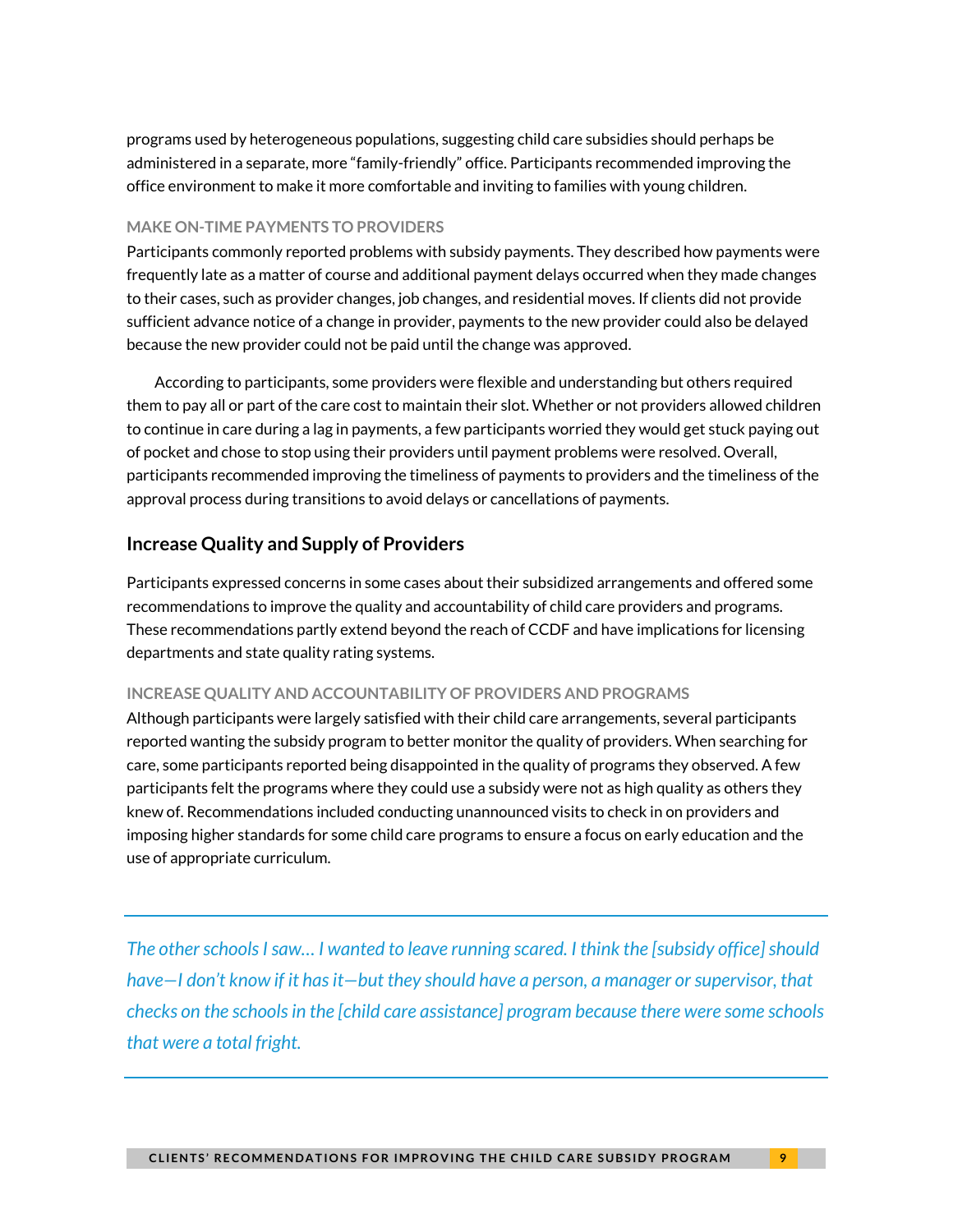#### **INCREASE PROVIDER PAYMENT RATES**

Several participants noted how little providers were paid, particularly informal or license-exempt providers (e.g., relatives, friends, or neighbors). Informal providers were paid the lowest rate compared with family child care and center-based programs in all four study sites. In a few cases, these providers stopped offering care to seek higher-paying employment, leaving parents to search for alternative arrangements. Participants argued that subsidized providers should be paid more and at competitive rates to attract and retain good providers. Overtime pay was also suggested for cases in which providers cared for children outside the approved number of hours. This was the case for parents with shifting work hours who occasionally were scheduled to work more hours than the subsidy covered.

#### **INCREASE SUPPLY OF PROVIDERS WITH NONSTANDARD HOURS**

A few participants suggested the subsidy program would benefit from recruiting more providers with nonstandard hours or incentivizing providers to provide extended hours because so many parents work evenings and weekends, when most formal child care programs are closed.

*The day cares need to be more flexible and work with the parents… Not too many people anymore work Monday through Friday anymore, and not everybody works until five o'clock anymore. So, it is hard. And, some people don't have families [to help].*

#### **HELP PARENTS WITH SUCCESSFUL PROVIDER MATCH**

Some participants recommended that the subsidy program help families find a qualified child care provider who meets their needs. Only a few participants reported having used a child care resource and referral agency to locate a provider; many reported having never heard of such services, though they were available in each of the study sites. The lists of providers that local agencies gave to parents were reportedly often outdated or not detailed enough to help make decisions.

# How Client Recommendations Align with Child Care Subsidy Policies

The recommendations described in this brief are from clients themselves and not implications drawn from research evidence; however, the recommendations made by participants in our study closely align in many cases with existing research findings, and importantly, are often quite consistent with the federal regulations provided through the CCDBG Act of 2014. Though challenging to reach, especially in a context of serious fiscal constraint, the improvements clients suggest reflect what may be needed to best serve families.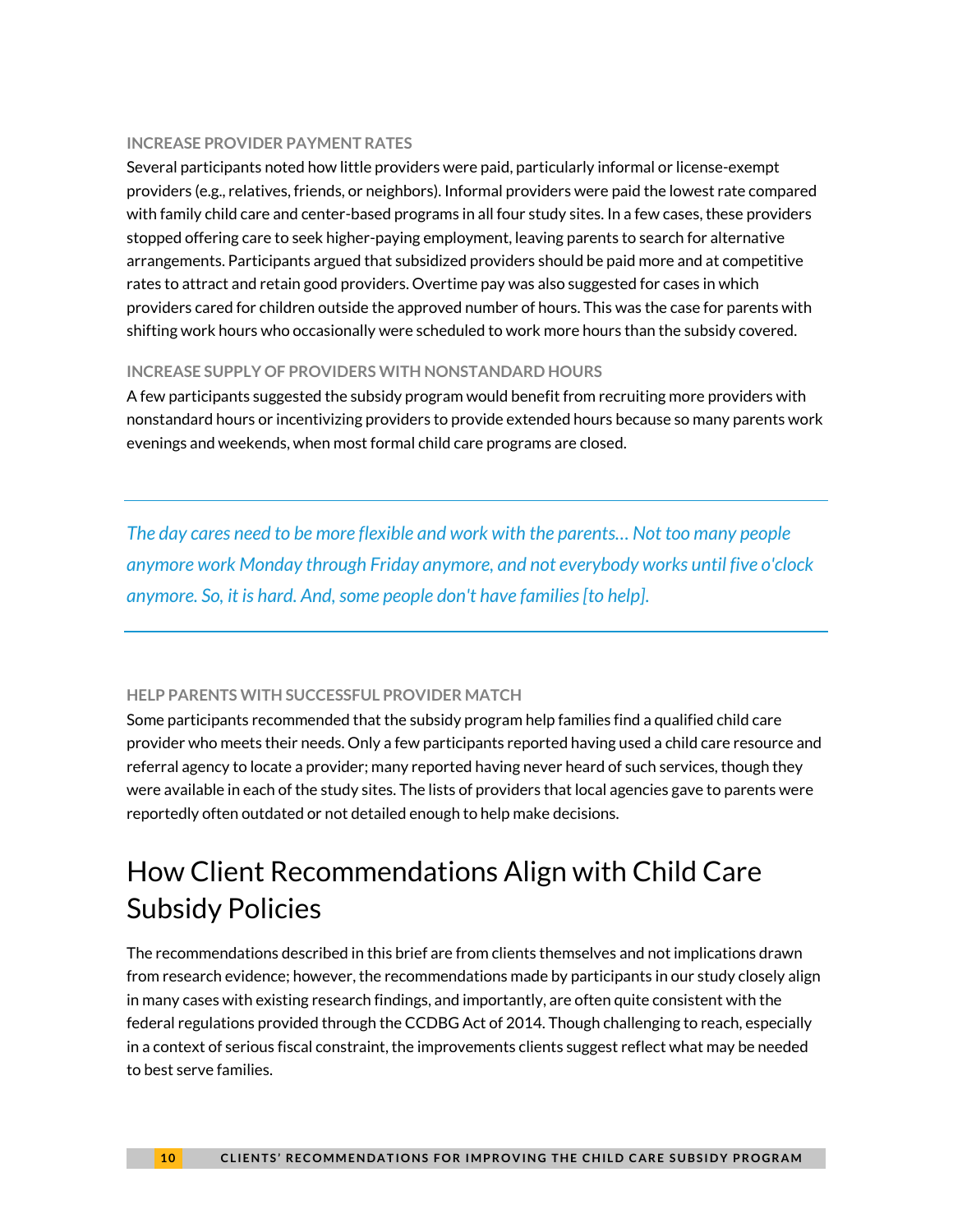#### **Promoting Continuity of Care with Family-Friendly Policies**

Before the 2014 CCDBG reauthorization, CCDF Lead Agencies could promote child care continuity during short-term job exits and changes by exercising their ability to cover a set number of days of a participant's job search before closing the case. As of 2013, Illinois allowed three 30-day grace periods in any 12-month period for continuing clients, compared with 30 days in Westchester County and 0 days in Nassau County. However, Nassau (but not Westchester) provided two weeks of coverage during job changes (i.e., when a client leaves a job and has a definite job offer to begin within two weeks). Under the CCDBG Act of 2014, once approved for a subsidy, children are considered eligible for a minimum of 12 months regardless of changes in income (up to the federal threshold of 85 percent of the state median income) or temporary changes in parents' participation in work, training, or education activities. $^{\rm 1}$  States have the option to terminate assistance before the end of the 12–month period in the event of a job loss or end of an education or training program, but only after providing three additional months of assistance to accommodate a job search. $^{\mathsf{2}}$ 

Previously, Lead Agencies had the option to implement continuing eligibility thresholds, known as tiered income eligibility (higher eligibility thresholds for families who were already receiving subsidies), which allowed families to work toward increasing their income without losing child care benefits. As of 2013, 15 states and the District of Columbia implemented continuing eligibility thresholds; however, neither Illinois nor New York implemented such a policy (Minton, Durham, and Giannarelli 2014). Under the CCDBG Act of 2014, states must now provide a graduated phase-out of assistance for families whose income has increased at the time of redetermination, but remains below the federal threshold of 85 percent of the state median income. $^3$ 

Although Illinois, New York, and other states require clients to verify schedules with employers and determine authorized hours of child care according to parents' work schedules, a review of federal policy clarifies that there is no federal requirement to document or verify work schedules or hours with employers and no federal requirement that parents' work hours match children's hours in child care (Johnson-Staub, Matthews, and Adams 2015). Further, the law does not specify a minimum number of work hours to qualify for child care subsidies (Johnson-Staub, Matthews, and Adams 2015). In efforts to make the subsidy program more family-friendly, the Office of Child Care has clarified that under the CCDBG Act of 2014, "eligibility re-determination should not require parents to unduly disrupt their employment." 4

CCDF Lead Agencies have always had the option to pay for child care services while a parent who works the second or third shift sleeps. As of 2013, 40 states and territories, including Illinois, allow care for rest hours (Minton, Durham, and Giannarelli 2014). In New York State, program rules are implemented at the local district's discretion, and only Westchester County and not Nassau County implements the sleep policy, allowing up to 7 hours, whereas New York State allows up to 8 hours.<sup>5</sup>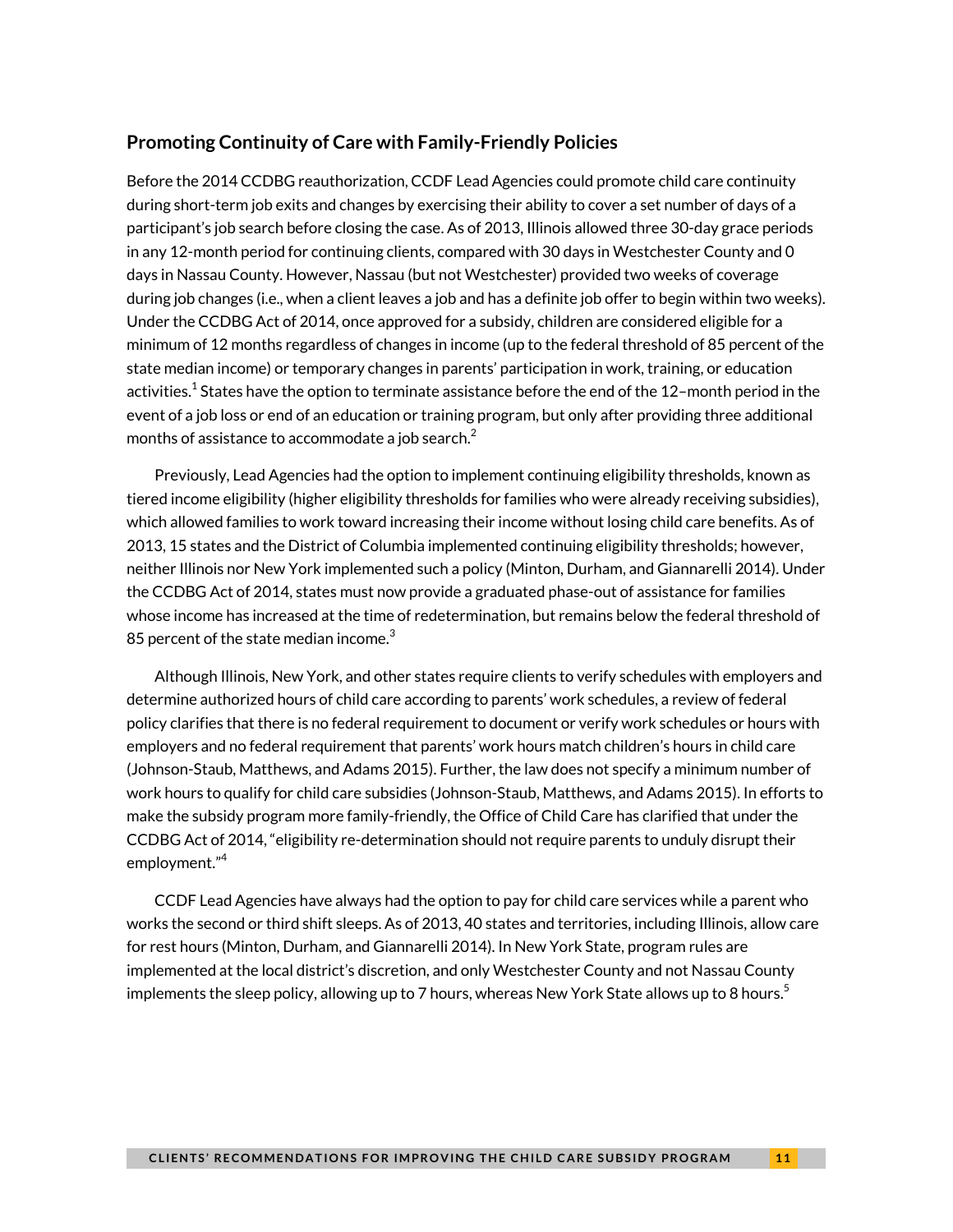### **Improving the Health, Safety, and Development of Children with Quality Improvement Efforts**

In efforts to improve the quality of subsidized care, the CCDBG Act of 2014 requires states to implement more consistent health and safety standards and monitoring of subsidized providers, including mandatory pre-service and ongoing training; comprehensive background checks every five years; annual inspections of both licensed and license-exempt, nonrelative providers; and maintenance of group size limits and provider-child ratio requirements. States must also implement activities to improve the quality of child care, such as mandatory provider training and Early Learning and Development Guidelines.<sup>6</sup>

States must develop strategies to increase the supply and quality of services for children in underserved geographic areas, children in care during nonstandard hours, infants and toddlers, and children with disabilities. $^7$  The law also promotes transparent consumer education, requiring states to provide the general public with electronically accessible results of monitoring and inspection reports, as well as provider ratings if the state has a quality-rating system (Matthews et al. 2015). $^{\rm 8}$ 

### **Strengthening Provider Payment Practices to Ensure Equal Access**

The CCDBG Act of 2014 instructs Lead Agencies to conduct a market-rate survey (or use an alternative method) at least every three years to determine whether CCDF subsidy payment rates continue to provide CCDF-eligible families equal access to child care services comparable to those provided to noneligible families based on present market conditions. States may set different rates based on certain factors, for example setting higher rates for providers that offer care during nontraditional hours and providers demonstrating higher quality, if necessary to enable families to access higher-quality care (Matthews et al. 2015).

States must also develop policies that reflect generally accepted payment practices, such as making timely payments to providers, paying based on enrollment rather than attendance, and paying for absent days. $^{\mathrm{9}}$  The adequacy and timeliness of payments are fundamental to ensuring providers have the resources they need to provide high-quality care and to attract and maintain high-quality providers in the subsidy system, which in turn can improve the stability of participating families (Matthews et al. 2015).

# **Conclusions**

Results from our study of four local regions in Illinois and New York, carried out before reauthorization of the CCDBG, suggest subsidy program eligibility rules and approval processes poorly map onto lowincome families' realities. The parents we interviewed offered important insights into the client experience and ways in which state and local policies and processes can impede families from stably maintaining the assistance they need. The interviews highlight that the current administrative capacity in local subsidy offices is perceived as inefficient and insufficiently resourced to respond to client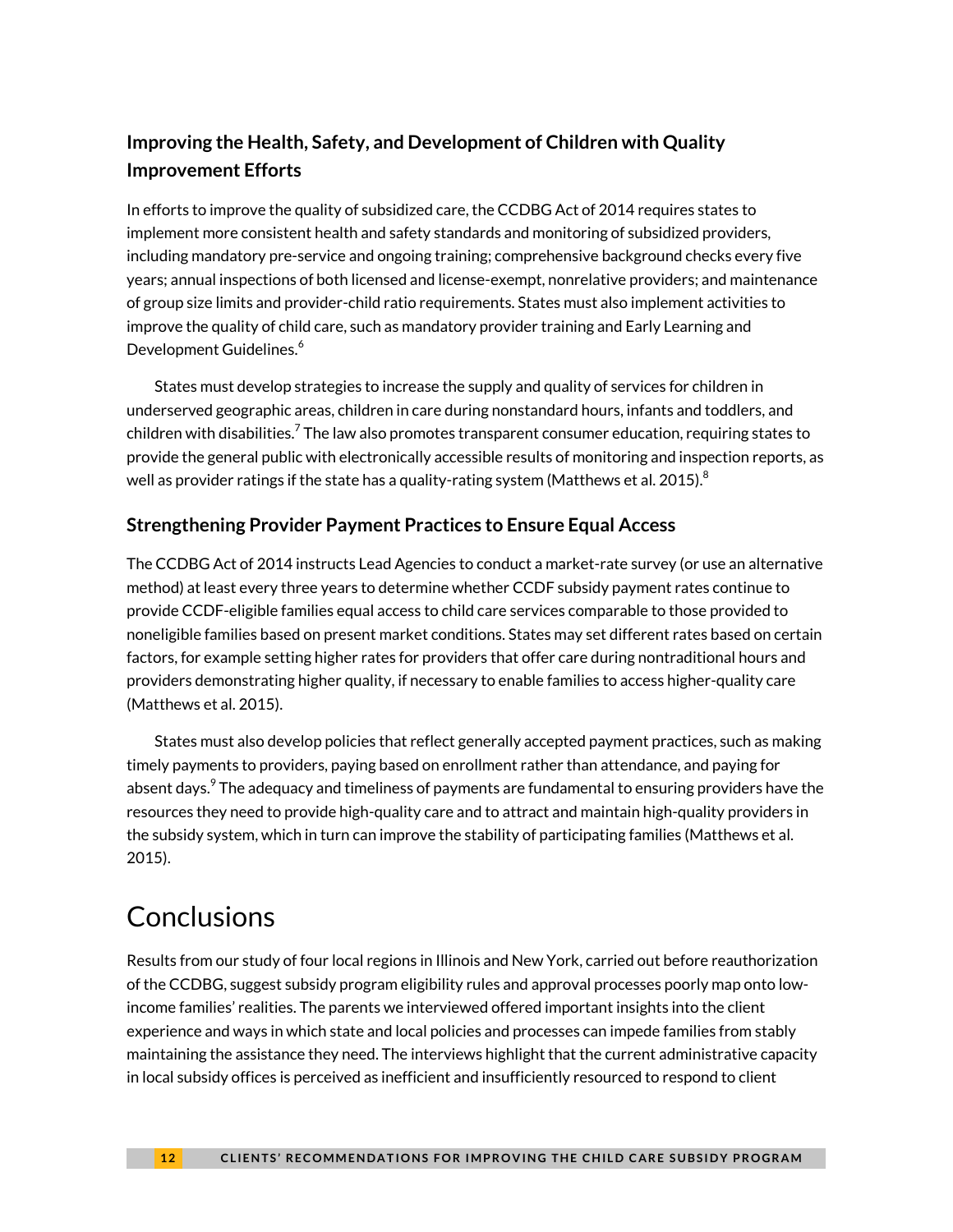demand. Participants recommended improvements in the efficiency, timeliness, and transparency of the system and the quality of subsidized providers in order for the child care subsidy program to better support continuity of care and parental employment.

### **Notes**

- **1.** "Child Care and Development Block Grant (CCDBG) Act of 2014: Plain Language Summary of Statutory Changes," Administration for Children and Families, Office of Child Care, accessed June 22, 2015, http://www.acf.hhs.gov/sites/default/files/occ/summary\_of\_s1086.pdf.
- **2.** Ibid.
- **3.** Ibid.
- **4.** Ibid.
- **5.** "Local Social Service Districts Child Care Section of the Child and Family Services Plan," New York State Office of Children and Family Services, accessed June 22, 2015, [http://ocfs.ny.gov/main/childcare/plans/plans.asp.](http://ocfs.ny.gov/main/childcare/plans/plans.asp)
- **6.** Office of Child Care, "Child Care and Development Block Grant (CCDBG) Act of 2014: Plain Language Summary of Statutory Changes."
- **7.** Ibid.
- **8.** Ibid.
- **9.** Ibid.

### References

- Adams, Gina, and Monica Rohacek. 2010. "Child Care Instability: Definitions, Context, and Policy Implications." Washington, DC: Urban Institute.
- Adams, Gina, Shayne Spaulding, and Caroline Heller. 2015. "Bridging the Gap: Exploring the Intersection of Workforce Development and Child Care." Washington, DC: Urban Institute.
- Ahn, Haksoon. 2012. "Child Care Subsidy, Child Care Costs, and Employment of Low-Income Single Mothers." Children and Youth Services Review 34: 379–87.
- Baum, Charles L. 2002. "A Dynamic Analysis of the Effect of Child Care Costs on the Work Decisions of Low-Income Mothers with Infants." Demography 39: 139-64.
- Crawford, April. 2006. "The Impact of Child Care Subsidies on Single Mothers' Work Effort." Review of Policy Research 23: 699–711.
- Danziger, Sandra K., Elizabeth Oltmans Ananat, and Kimberly G. Browning. 2003. "Childcare Subsidies and the Transition from Welfare to Work." Working Paper #03-11. Ann Arbor, MI: National Poverty Center.
- Davis, Elizabeth E., Caroline Krafft, and Kathryn Tout. 2014. "Stability of Subsidy Participation and Continuity of Care in the Child Care Assistance Program in Minnesota." Publication #2014-55. Washington, DC: Child Trends.
- Dubay, Lisa, and Elena Zarabozo. 2013. "Economic Insecurity in Children's Lives: Changes over the Course of the Great Recession." Washington, DC: Urban Institute.
- Goerge, Robert, Allison Harris, Lucy M. Bilaver, Kerry Franzetta, Mairead Reidy, Deanna Schexnayder, Daniel G. Schroeder, Jane Staveley, J. Lee Kreader, Sally Obenski, Ronald C. Prevost, Michael E. Berning, and Dean M. Resnick. 2009. "Employment Outcomes for Low-Income Families Receiving Child Care Subsidies in Illinois, Maryland, and Texas." Chicago: Chapin Hall at the University of Chicago.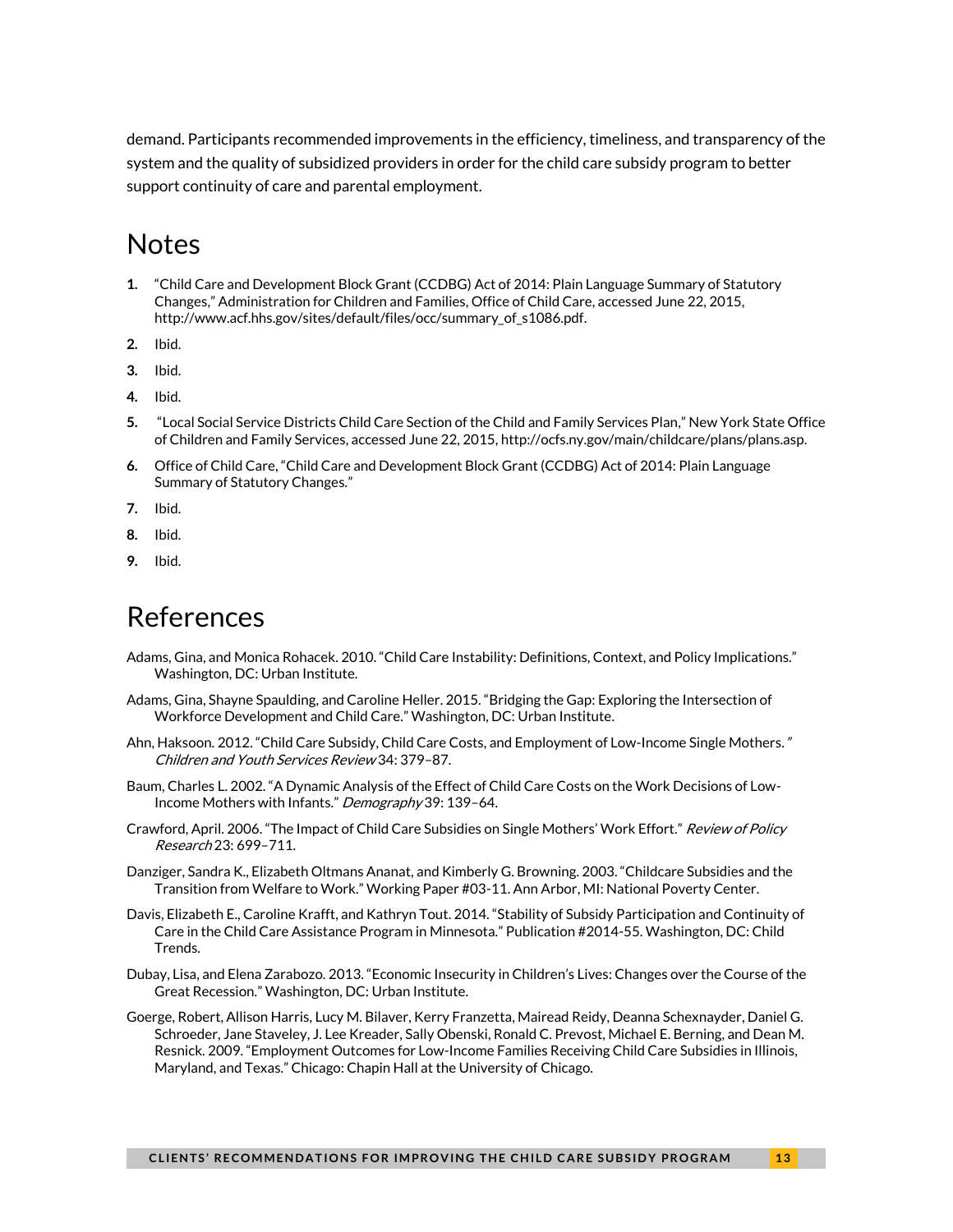- Ha, Yoonsook, Katherine Magnuson, and Marci Ybarra. 2012. "The Patterns of Child Care Subsidy Receipt and the Stability of Care." Children and Youth Services Review 34 (9): 1834–44.
- Johnson-Staub, Christine, Hannah Matthews, and Gina Adams. 2015. "Job Hours and Schedules: Implications for State Child Care and Development Fund Policies." Washington, DC: Center for Law and Social Policy.
- Lee, Bong Joo, Robert M. Goerge, Mairead Reidy, J. Lee Kreader, Annie Georges, Robert L. Wagmiller Jr., Jane Staveley, David Stevens, and Anne Dryden Witte. 2004. "Child Care Subsidy Use and Employment Outcomes of TANF Mothers during the Early Years of Welfare Reform: A Three-State Study." Chicago: Chapin Hall at the University of Chicago.
- Matthews, Hannah, Karen Schulman, Julie Vogtman, Christine Johnson-Staub, and Helen Blank. 2015. "Implementing the Child Care and Development Block Grant Reauthorization: A Guide for States." Washington, DC: CLASP and the National Women's Law Center.
- Meyers, Marcia K., Laura R. Peck, Elizabeth E. Davis, Ann Collins, J. Lee Kreader, Annie Georges, Roberta Weber, Deanna T. Schexnayder, Daniel G. Schroeder, and Jerry A. Olson. 2002. "The Dynamics of Child Care Subsidy Use: A Collaborative Study of Five States." New York: Columbia University, National Center for Children in Poverty.
- Minton, Sarah, Christin Durham, and Linda Giannarelli. 2014. The CCDF Policies Database Book of Tables: Key Cross-State Variations in CCDF Policies as of October 1, 2013. OPRE Report 2014-72. Washington, DC: US Department of Health and Human Services, Administration for Children and Families, Office of Planning, Research and Evaluation.
- Sandstrom, Heather, and Sandra Huerta. 2013. "The Negative Effects of Instability on Child Development: A Research Synthesis." Washington, DC: Urban Institute.
- Tekin, Erdal. 2007. "Childcare Subsidies, Wages, and Employment of Single Mothers." Journal of Human Resources 42: 453–87.

## About the Authors

**Heather Sandstrom** is a senior research associate in the Center on Labor, Human Services, and Population at the Urban Institute. Her research focuses on early childhood development and public programs that support the well-being of low-income children and families, such as Head Start, child care subsidies, and maternal and child home visiting.

**Jaimie Grazi** is a survey associate at Mathematica Policy Research. She has her master's degree from the School of Social Service Administration at the University of Chicago where she studied family support programming, early childhood program interventions, and survey and research methodology.

**Julia R. Henly** is an associate professor in the School of Social Service Administration at the University of Chicago. She studies the intersection of family poverty, low-wage employment, and public policy, especially child care and family policy, using quantitative and qualitative methods.